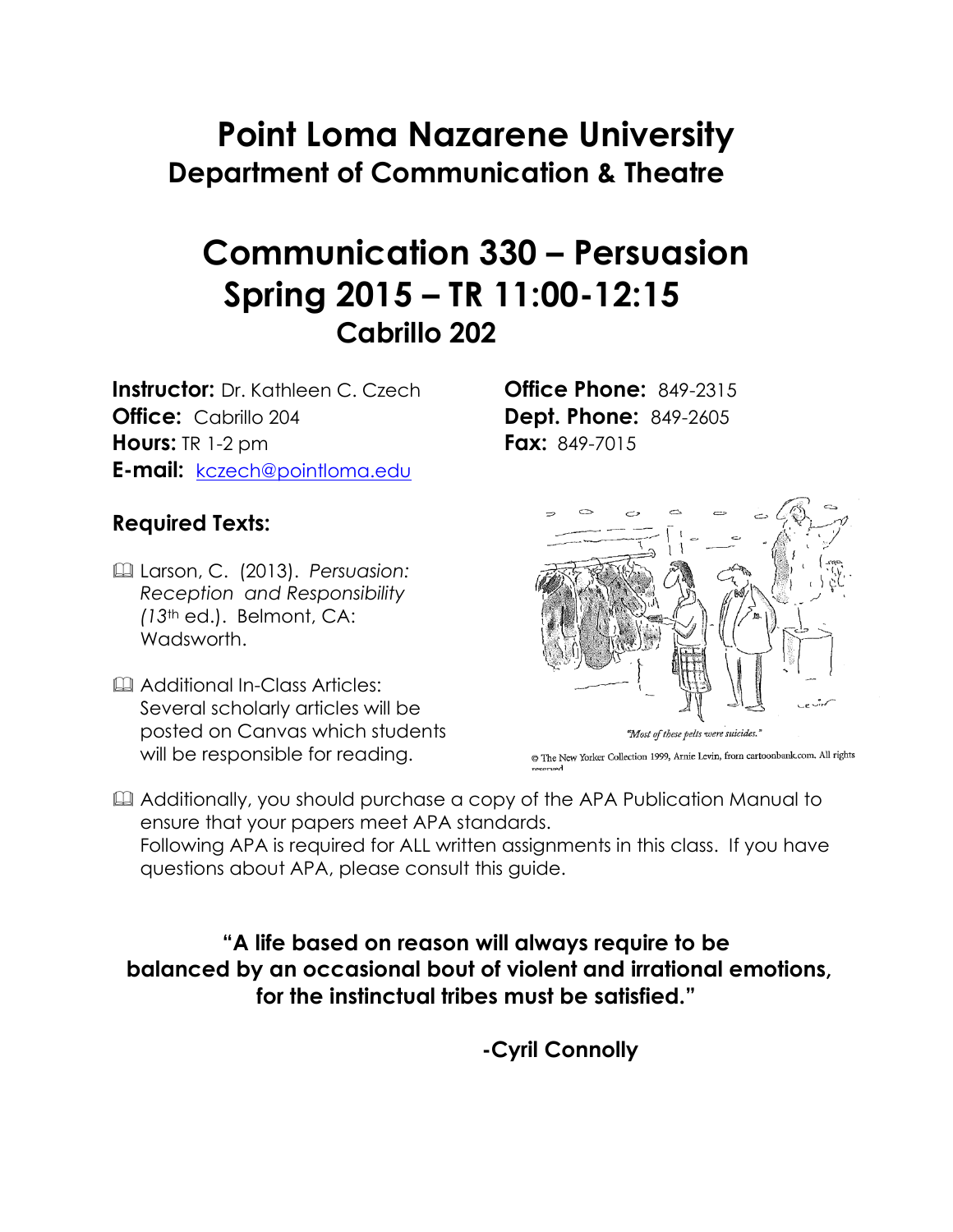**Course Description:** This course will focus on the social scientific study of the theory and practice of persuasion. Topics will include persuasion tactics, audience analysis and research, ethics, and modern advertising objectives. Students in this course will be given opportunities to work toward the following learning objectives:

- 1. To become familiar with selected social science research in persuasion.
- 2. To obtain a working knowledge of persuasion in multiple settings.
- 3. To develop skill in analyzing a target audience.
- 4. To become more aware and critical of the persuasive messages directed towards you.
- 5. To be able to apply predominant persuasion theories to real world situations.

#### **Explanation of Class Assignments:**

- **Theory Proposal:** (25pts): You will conduct an intensive review of literature on a area of persuasive theory. Before you hand in your theory paper you will need to hand in a proposal of your paper. This should demonstrate that you have done research on the topic, and critically examined the research. The proposal should include the literature you have found and the direction you would like to take the paper.
- **Theory Paper** (150 pts.): You will pick a major theory that we cover this semester and explore the relevant research in depth. You will essentially report the major research in the field in both theoretical and applied contexts.
- **Advertisement Analysis** (75 pts): You will select a single advertisement (either TV or print ad) for analysis. Using theory presented in the lecture and text, explain what the advertisement is attempting to do and how the ad "works". This is a two part assignment that will result in a 2-3 page outline that will look at the advertisement itself, give a brief synopsis of the model, apply the advertisement to the model, and evaluate the effectiveness and implications of this ad. You will then be asked to make a 5-6 minute presentation of what you found to the class. The presentation should focus on your findings and implications of those findings.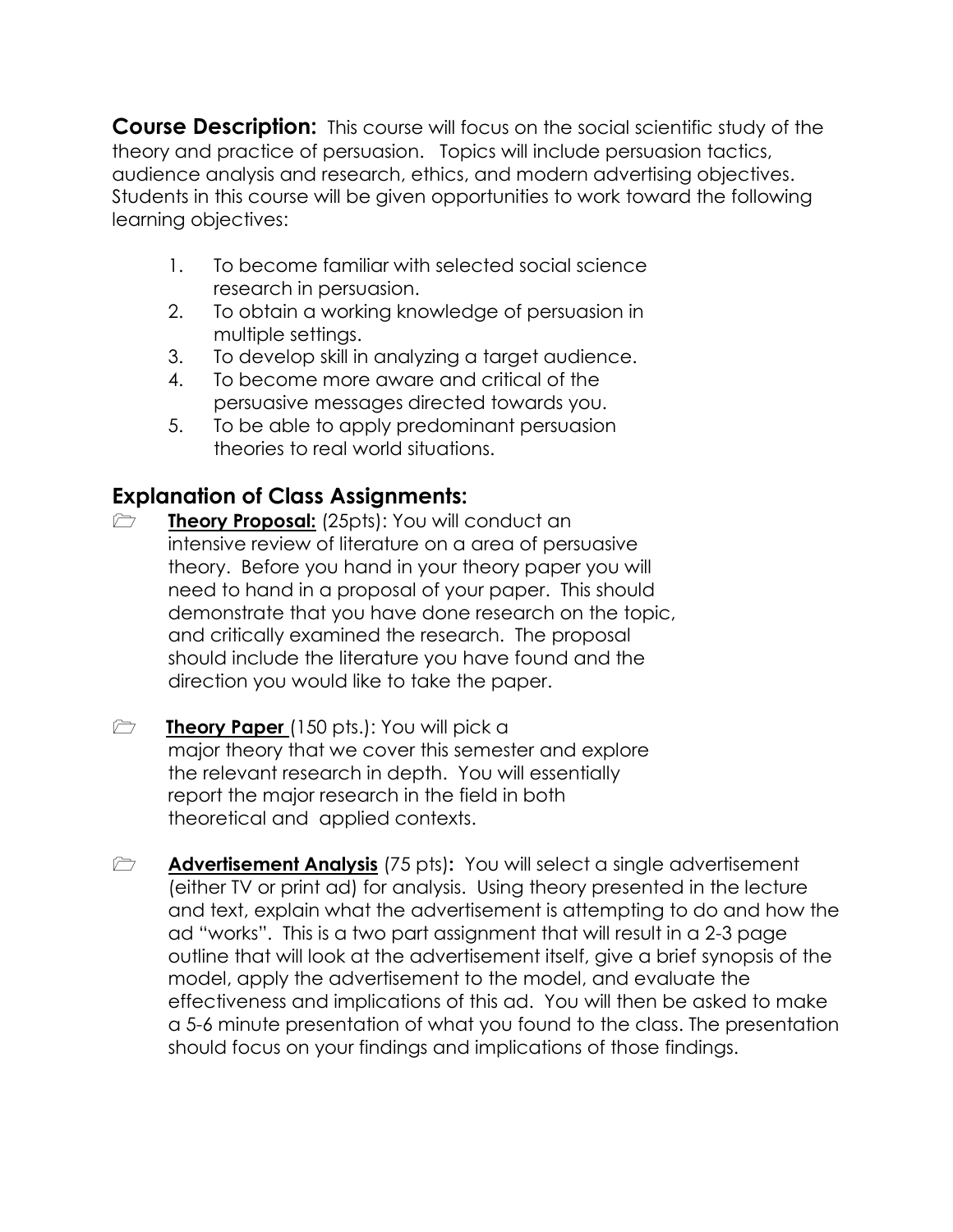- **Mid-Term and Final Exams** (240 pts): The mid-term and final will cover all material in the text and includes any material that I have lectured on or handed out in class. You are responsible for material in the book even if I have not lectured on it. Keeping up with the readings will be key to preparing for the mid-term and final. Save all handouts as these may come in use for reviewing for exams. Each exam is worth 120 points. The final exam will be cumulative.
- **Quizzes** At the discretion of the instructor unannounced quizzes may be given over assigned readings.

#### **Assignments:**

All assignments must be typed. Hand written work will not be accepted. Please note that APA standards will be expected on all papers. In addition one inch margins with 12 point, Times New Roman font are expected. There should be no grammatical errors or misspelled words in your assignments. Always proofread your assignments and have someone else proof them too. Assignments are due at the beginning of the class period.

The real world operates under the assumption that when a deadline is established, it must be met. People fail to meet deadlines, lose their jobs, and companies that don't meet deadlines lose money and go bankrupt. You are expected to have your assignments in ON TIME. Please turn your work in on time.

| ------<br>Assignment   | <b>Points Possible</b> | <b>Your Score</b> |
|------------------------|------------------------|-------------------|
| <b>Theory Proposal</b> | 25 Pts                 |                   |
| Theory Paper           | 150 Pts.               |                   |
| Mid-Term               | 120 Pts.               |                   |
| <b>Ad Analysis</b>     | 75 Pts.                |                   |
| Final                  | 120 Pts.               |                   |
| <b>Total Points</b>    | 490 Pts.               |                   |

#### **Grading:**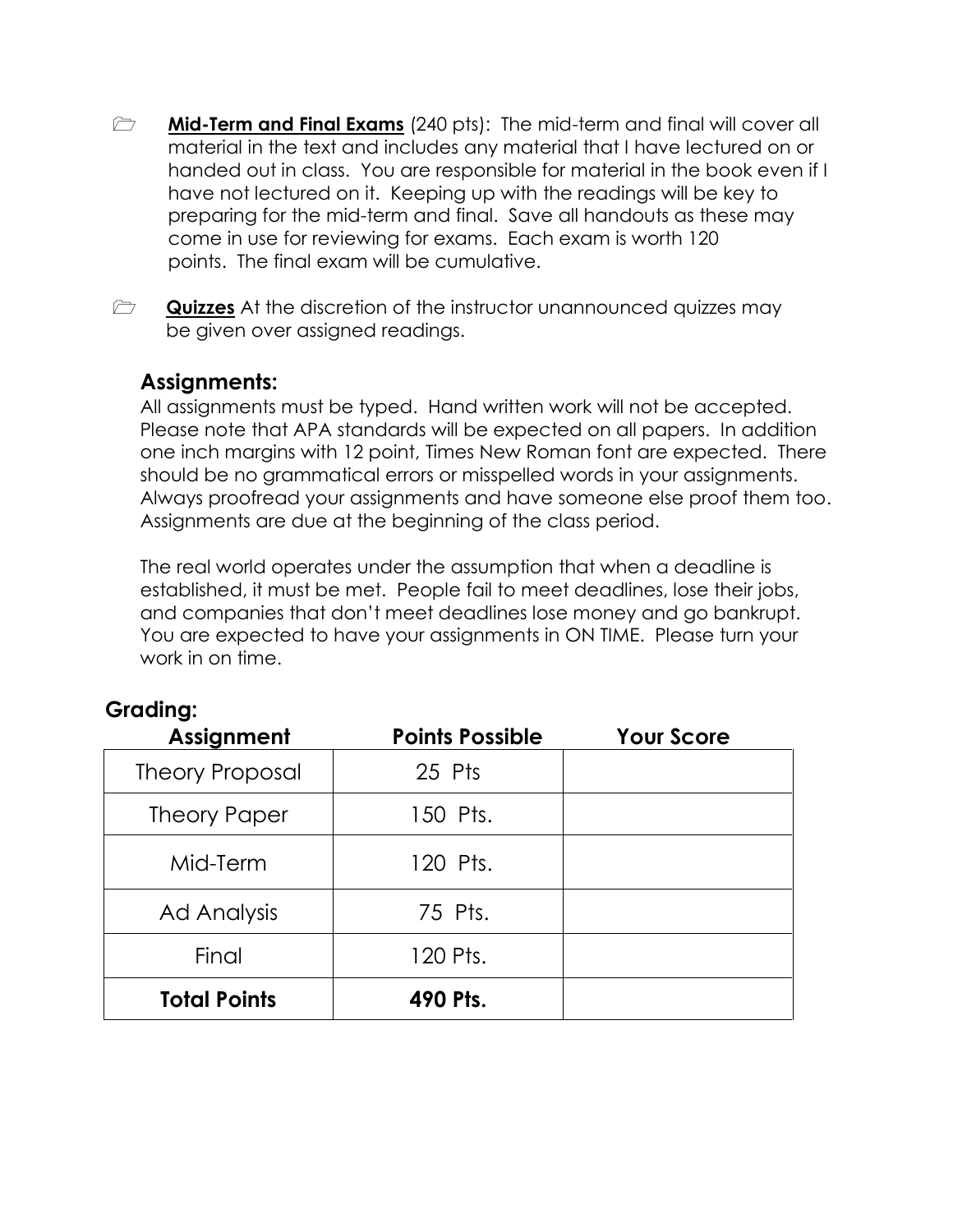#### **Grading Scale:**

| Grade          | Percent   | <b>Points</b> | Grade | Percent   | <b>Points</b> |
|----------------|-----------|---------------|-------|-----------|---------------|
| $\overline{A}$ | 93-100    | $454 - 490$   |       | 73-76     | $356 - 374$   |
| $A -$          | 90-92     | $439 - 453$   | C-    | 70-72     | $341 - 355$   |
| $B+$           | 87-89     | $424 - 438$   | D+    | $67 - 69$ | $326 - 340$   |
| B              | 83-86     | $405 - 423$   |       | 63-66     | $307 - 325$   |
| $B -$          | 80-82     | $390 - 404$   | D-    | 60-62     | 292 - 306     |
| $C+$           | $77 - 79$ | $375 - 389$   |       | $0 - 59$  | $0 - 291$     |

#### **Grading Standards:**

- "A's"……..are awarded for work that is highly exceptional and goes beyond all minimal requirements.
- "B's"……..are awarded for work that is above average and goes beyond minimal requirements.
- "C's"……..are awarded for work that meets basic standards and requirements.
- "D's"……..are awarded for below average work that usually lacks minimal requirements.
- "F's"……..are awarded for work that clearly does not meet minimal standards, or is not completed.

#### **Grade Concerns:**

If you feel that you were unjustly evaluated on any assignment, please talk with me within 2 weeks after the assignment has been returned. An appeal is welcome by scheduling an appointment or coming to my office hours. DO NOT approach me immediately after a class! Please come with a well reasoned and written explanation of why the grade should be changed, and I will be happy to discuss it with you. Asking for an appeal and defending your case does not secure, nor imply a change of grade. If at any point during the course you are concerned with your overall class grade or other issues in the course, please feel free to make an appointment or stop by my office. I want to help you learn and succeed in this course.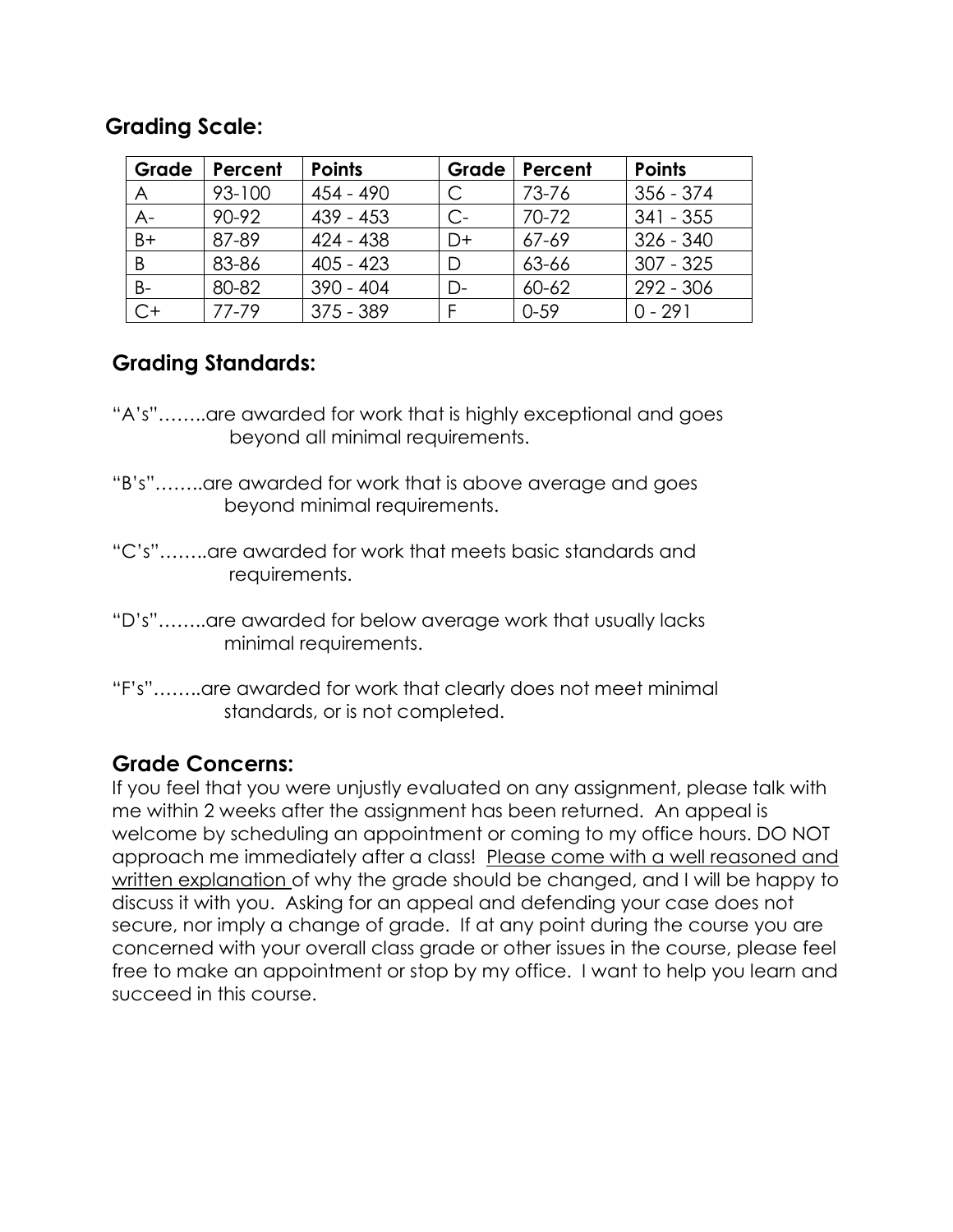#### **Attendance Policy:**

This course is a course in communication and persuasion. In order to do both you must be present in class regularly. Therefore, attendance will be taken. Each student is allowed 2 excused or unexcused absences. The only absences excused after that will be university approved absences. This means not feel good, or taking a friend to the airport, does not count as excused absences. Upon the 3rd absence the **FINAL grade** will be drop a half step (if you have a B it will drop to a B-). For every subsequent absence the FINAL grade will continue to drop a half step each time. Furthermore, it should be noted that attendance means attending to the class. Students who choose to sleep through class, engage in disruptive conversation, or excessive texting will be counted absent for that day.

In the tragic event that you do miss class please get notes from someone in the class. **Do NOT ask me for notes.** You will be expected to get notes, handouts, and assignments from someone in class. Please do not ask me for my lecture notes!! You are responsible for missed material and should try to make a friend or two in this class that you can count on. In addition I do not post lecture material or power point presentations on canvas.

#### **Make-up's:**

All assignments are due on the date specified in the syllabus I am not responsible for turning in your assignments on time – YOU ARE! Please be responsible and figure out how you will get the assignment done and turned into me. In the event of an unexpected and unavoidable scheduling conflict, it is your responsibility to make prior arrangements (well in advance) with me to resolve problem. Excuses after the assignment dates are unacceptable with the exception of extreme circumstances.

#### **Classroom Demeanor:**

While I enjoy a relaxed classroom atmosphere, with lots of discussion and jokes, disrespect will not be tolerated. Please respect both your peers and instructor!! This simply means that you need to pay attention and participate in class. Challenging ideas in class is welcome, but personal attacks are not! While the course will encounter lots of opinions and views, it is everyone's responsibility to keep an open mind, and avoid character attacks, stereotypes, and racist or sexist language.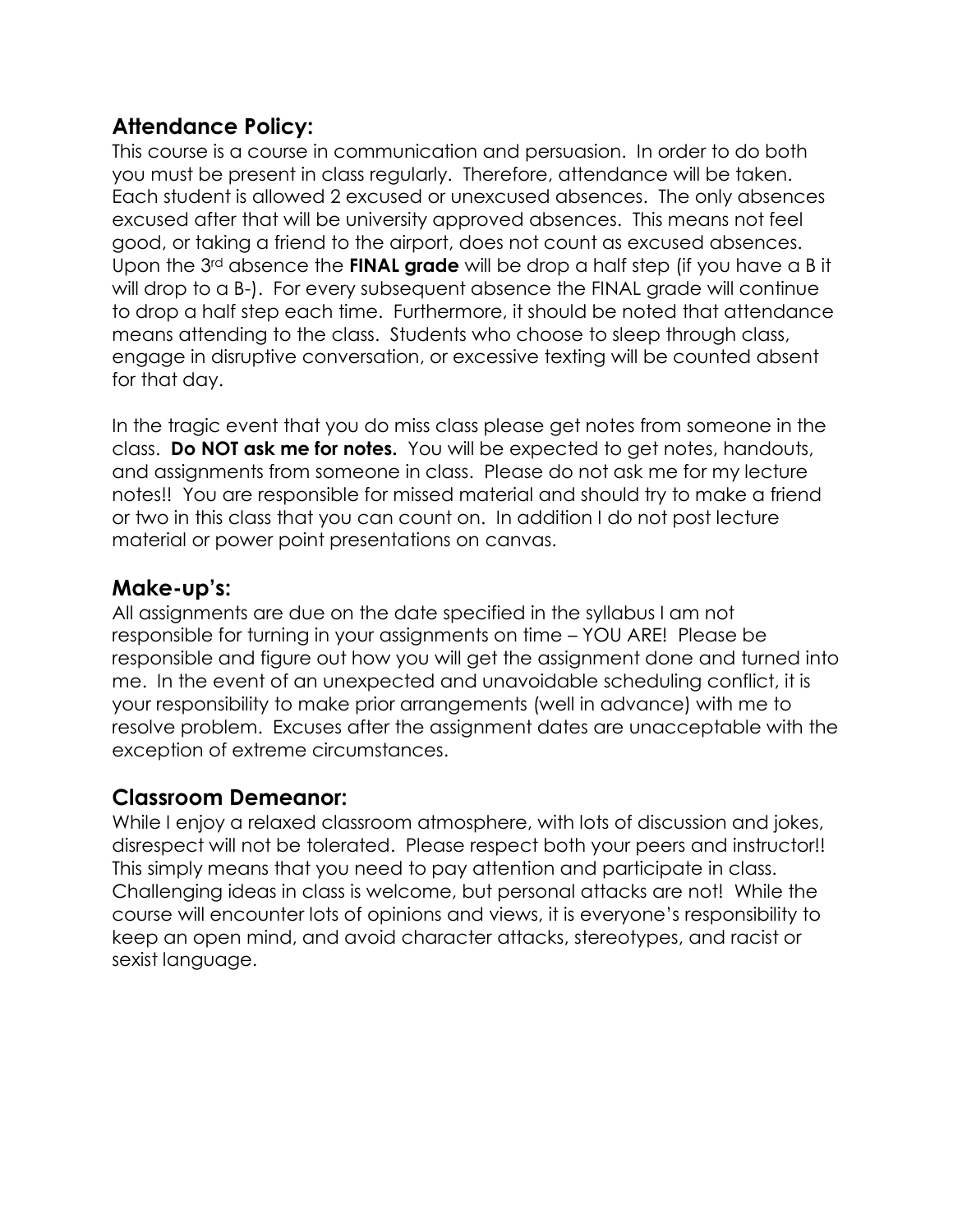#### **Technology**

The use of electronic devices during class is NOT permitted. This includes cell phones, i-pods, and laptops! This means you should bring something else to take notes on! Students are not permitted to listen to music while taking a test or to use their cell phones during tests.

**Presentations:** Presentations can be a nervous experience for some. Please NEVER walk in on a presentation under any circumstances. Do not leave either, but simply wait until you hear applause and then enter the classroom quietly and quickly. Furthermore, when presentations are occurring this is not the time to talk with your neighbor, read the paper, or rearrange your backpack**.** 

#### **Appearance:**

Your physical appearance on presentation days is important. You should be neatly groomed and dressed in a way that suggests you expect to be taken seriously. **At a minimum** this means a dress shirt and dress slacks for men, and dress skirt or dress slacks and blouse for women. Please do not wear hats, tennis shoes, shorts, jeans, or chew gum during your presentations. Physical appearance has been shown to affect the credibility of public speakers and as a result will also affect yours in this class!

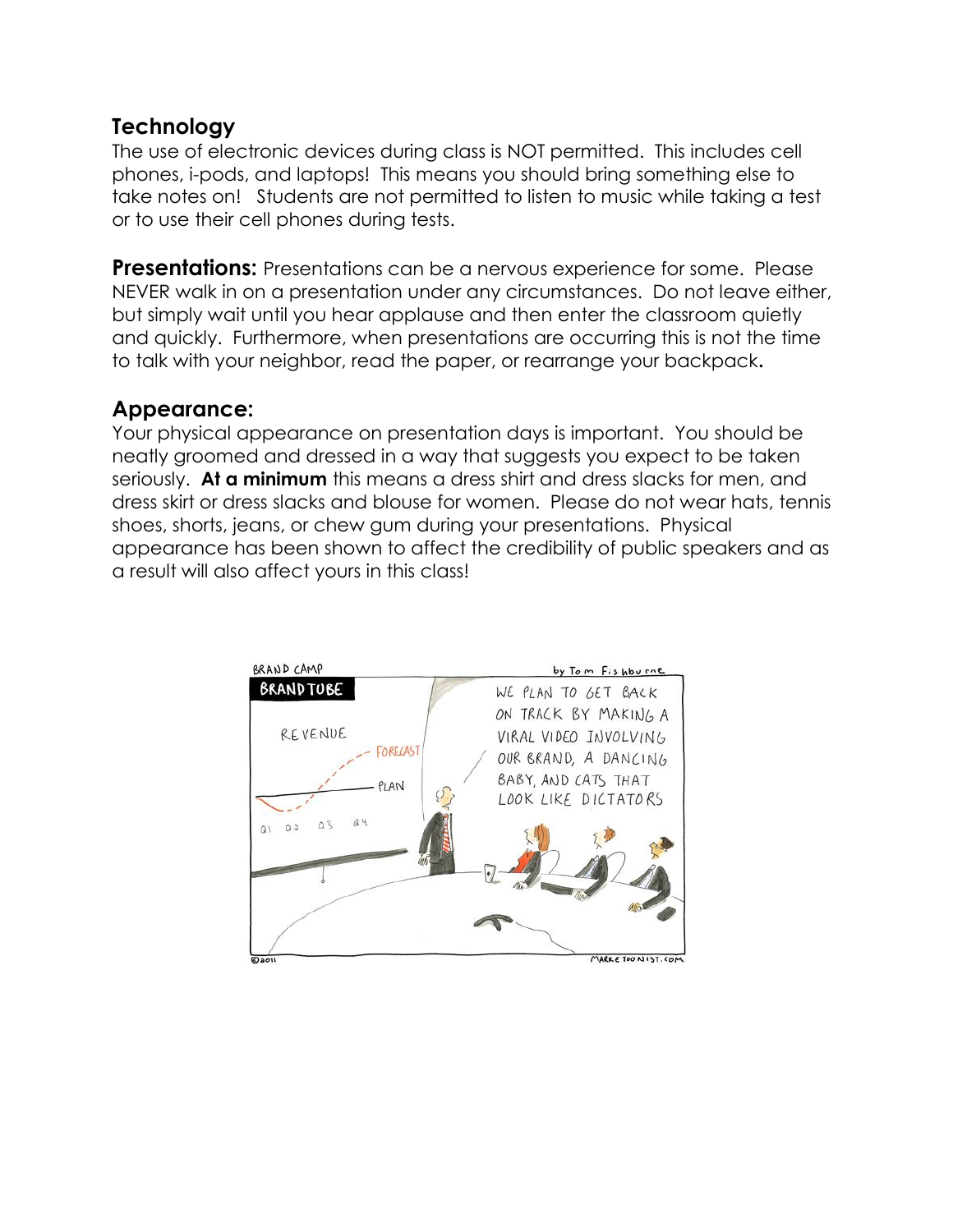### **Daily Syllabus**

| <b>Date</b>             | <b>Class Discussion</b>                           | <b>Readings</b> |
|-------------------------|---------------------------------------------------|-----------------|
| R Jan. 15               | Defining Persuasion                               | Chp.1           |
| Jan. 20<br>T.           | <b>Models of Persuasion</b>                       |                 |
| R Jan. 22               | <b>Traditional Approaches</b>                     | Chp.3           |
| Jan. 27<br>T.           | Social Scientific Approaches                      | Chp. 4          |
| R Jan. 29               | Social Scientific Approaches                      |                 |
| $T$ Feb. 3              | Social Scientific Approaches                      |                 |
| R Feb. 5                | Language & Symbols                                | Chp. 5 & 6      |
| T Feb. 10               | Language & Symbols<br><b>Theory Proposal Due!</b> |                 |
| R Feb. 12               | Logical Arguments                                 | Chp.8           |
| T Feb. 17               | Logical Arguments                                 |                 |
| R Feb. 19               | <b>Motivational Appeals</b>                       | Chp. 7          |
| T Feb. 24               | <b>Motivational Appeals</b>                       |                 |
| R Feb. 26               | Mid-Term                                          |                 |
| $T$ Mar. 3              | Advertising                                       | Chp. 14         |
| R Mar. 5                | Advertising                                       |                 |
| TR Mar. 10-12           | <b>Spring Break - No Class</b>                    |                 |
| Mar. 17<br>$\mathbf{L}$ | Advertising                                       |                 |
| Mar. 19<br>R.           | Media & Persuasion                                | Chp. 13         |
| Mar. 24<br>Τ            | Propaganda                                        |                 |